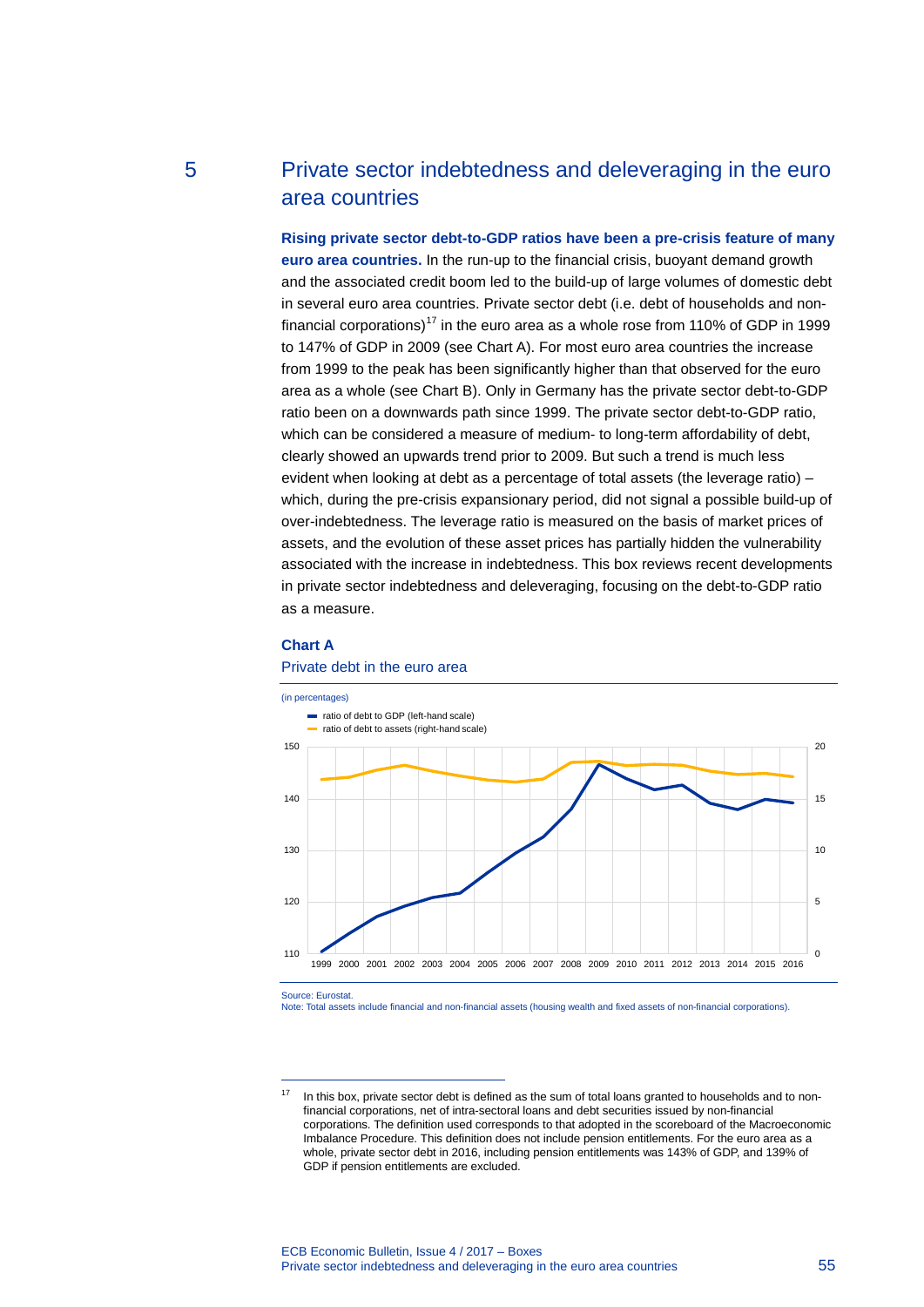**Since reaching its peak in 2009, private sector debt as a percentage of GDP has been on a slight downwards trend in the euro area as a whole.** From 147% of GDP in 2009, private sector debt fell to 139% of GDP in 2016. This relatively modest decline hides significant differences across countries. In some highly indebted countries private sector debt-to-GDP ratios have been falling significantly since their peak. The reduction in the ratio has been very marked in Spain (54 percentage points since the peak in 2009), amounting to half of the increase over the previous ten years; the reduction has also been significant in Estonia, Latvia, Lithuania, Luxembourg, Malta, Portugal and Slovenia (see Chart B). By contrast, other highly indebted countries (with a private sector debt-to-GDP ratio above 200%), namely Ireland, Cyprus and the Netherlands, have not shown any major decline in their ratios. Private sector debt-to-GDP ratios have been growing continuously over the past 18 years in Belgium, France, Slovakia and Finland.

### **Chart B**



Change in private sector debt-to-GDP ratios

Source: Eurostat.

<span id="page-1-0"></span>-

Notes: The blue bar is truncated for LU (157 percentage points) and IE (136 percentage points). The peak was in 2009 in EE, ES, LT, MT, NL, AT and PT; in 2007 in LU; in 2010 in LV and SI; in 2012 in IE, GR and IT; and in 2014 in CY.

**Even after the post-crisis adjustment, private sector debt-to-GDP ratios have remained very heterogeneous across countries in the euro area.** Chart C shows that private sector debt ratios at the end of 2016 ranged from about 50% of GDP to 350% of GDP. In most countries, private sector debt ratios are above 100% of GDP and the threshold in the scoreboard of the Macroeconomic Imbalance Procedure (133% of GDP) is exceeded by ten euro area countries (see Chart C). While this threshold is a purely statistical indicator $18$ , which does not take into account economic fundamentals, it signals that in some countries deleveraging needs might still exist. It should be noted that a conclusive assessment of the extent of deleveraging needs would also require a supplementary analysis of the distribution of debt across households and non-financial corporations, together with their respective underlying characteristics.

The threshold is computed as the cut-off point of the third quartile of the EU-wide distribution of private debt over the period 1995-2007.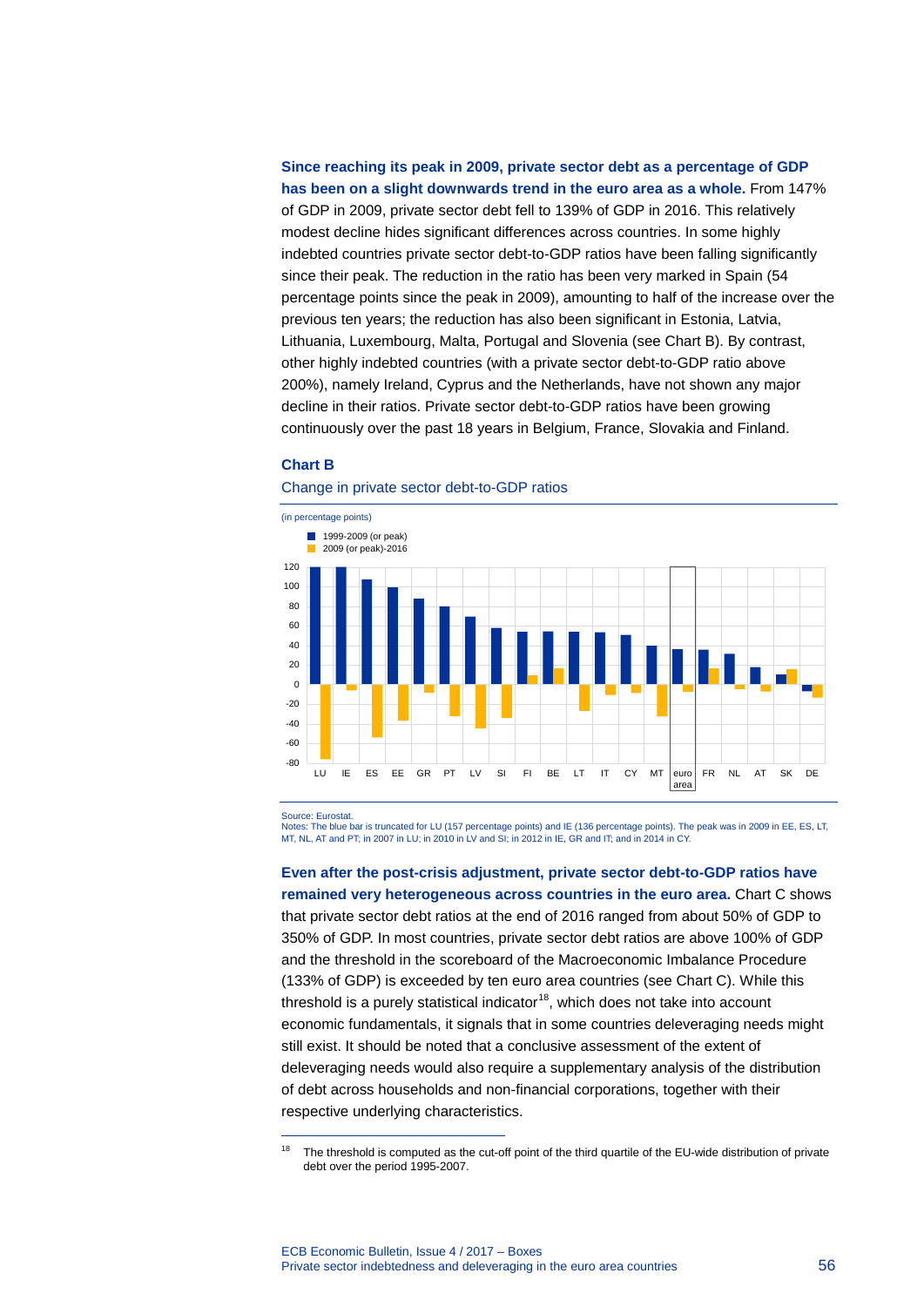#### **Chart C**





Source: Eurostat.

-

Note: The total debt (of non-financial corporations and households) for CY is 350.6%.

## **The decomposition between debt held by households (HHs) and by nonfinancial corporations (NFCs) shows that the proportion of the latter is on**

**average larger.** There are three exceptions: Germany, where the proportion of debt held by HHs is higher than that held by NFCs; and Greece and the Netherlands, where the proportion of debt held by each sector is approximately equal. The NFC debt-to-GDP ratio is very high in Ireland, Cyprus and Luxembourg. In these countries the value of NFC-held debt is, however, particularly affected by large cross-border intra-company loans.

## **There is a growing body of empirical literature which shows that high levels of private sector debt can have significant adverse effects on future economic**

**outcomes.** While private indebtedness, at moderate levels, helps to smooth consumption and enhance economic growth, an excessive increase in private sector debt over the medium term can affect capital accumulation and lead to lower economic growth.<sup>[19](#page-2-0)</sup> This occurs because investment is reduced as companies need income to repay their debt and private consumption is also reduced as overleveraged households need to increase savings to cover debt service obligations. Moreover, banks' lending suffers as high private sector indebtedness is often associated with rising non-performing loans, which tend to erode banks' capital buffers.<sup>[20](#page-2-1)</sup> Some empirical analysis shows that these adverse effects occur only above a certain threshold.<sup>[21](#page-2-2)</sup> There is also evidence that delays in dealing with debt overhangs can lead to lower firm exit rates and can significantly affect the degree of capital and labour reallocation across firms and sectors which, in the medium term,

<span id="page-2-0"></span><sup>19</sup> See Myers, S. C., "Determinants of Corporate Borrowing", *Journal of Financial Economics*, Vol. 5, Issue 2, 1977, pp. 145-75.

<span id="page-2-1"></span><sup>&</sup>lt;sup>20</sup> See Mian, A.R., Sufi, A. and Verner, E., "Household debt and business cycles worldwide", National Bureau of Economic Research Working Papers No 21581, issued September 2015.

<span id="page-2-2"></span><sup>&</sup>lt;sup>21</sup> See Cecchetti S., Mohanty M. and Zampolli F., "The real effects of debt", BIS Working Papers No 352, September 2011.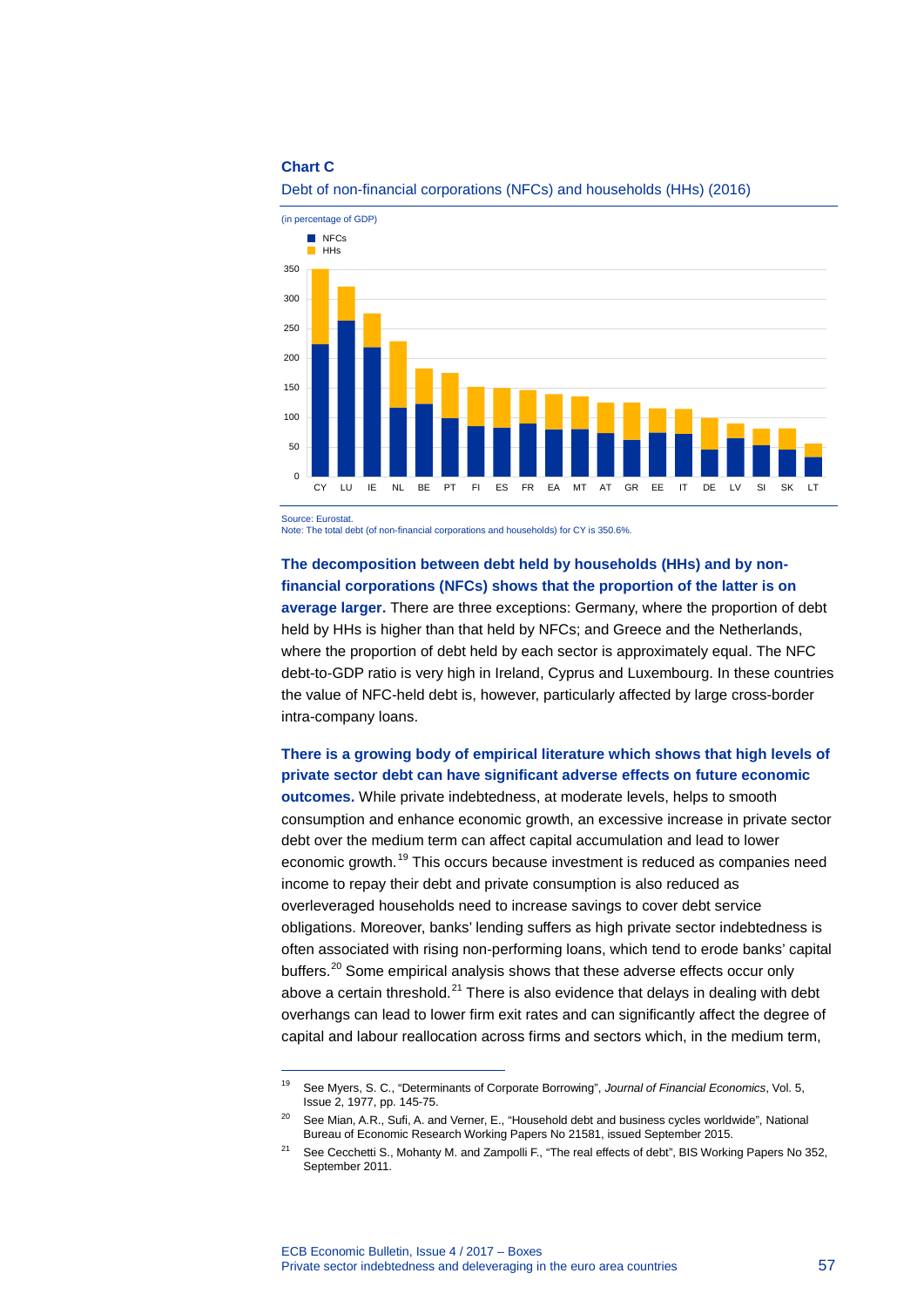lowers aggregate productivity in the economy.<sup>[22](#page-3-0)</sup> It is therefore important to monitor developments in private sector indebtedness, the risk of debt overhang and any consequence associated with high deleveraging needs.

#### **Chart D**

Changes in credit (2008-13) and subsequent changes in per capita real GDP (2013- 16)

(x-axis: average private credit growth 2008-13; y-axis: average per capita real GDP growth 2013-16)



Source: Eurostat.

-

Notes: For IE, per capita real GDP growth is computed as the average in 2013-2014 and 2016, i.e. 2015 is excluded from the average, due to statistical distortions. Yellow dots are used to indicate countries undergoing major adjustment challenges during the period from<br>2008 to 2010. These include euro area countries with average credit default swaps dur

**The deleveraging process across euro area countries has come about as a result of both nominal GDP growth and a reduction in private debt.** Empirical

evidence shows that a rapid and front-loaded deleveraging process tends to be associated with medium-term output gains.<sup>[23](#page-3-1)</sup> This also seems to be the case in the experience of the euro area, where early and swift deleveraging episodes (e.g. in Estonia, Ireland, Spain, Latvia, Lithuania and Slovenia) have been associated with subsequent higher real GDP growth per capita (see Chart D). Chart E shows that in four countries (Greece, Spain, Portugal and Slovenia) the deleveraging process has occurred mainly through a reduction in nominal debt, i.e. via debt repayments or write-offs. In five countries (Italy, Cyprus, Latvia, Lithuania and the Netherlands) it occurred as a result of a combination of a reduction in nominal debt and an increase in nominal GDP. In five countries (Germany, Estonia, Ireland, Malta and Austria) deleveraging was driven exclusively by nominal GDP growth. The chart also shows that unfavourable nominal GDP developments caused headwinds for the debtreduction process in Greece, Cyprus and Portugal.

<span id="page-3-0"></span><sup>&</sup>lt;sup>22</sup> See Schivardi, F., Sette, E. and Tabellini, G., "Credit Misallocation During the European Financial Crisis", Centre for Economic Policy Research Discussion Paper, No DP11901, March 2017, and McGowan, M. A., Andrews, D. and Millot, V., "The walking dead? Zombie firms and productivity performance in OECD countries", OECD Working Papers No 1372, January 2017.

<span id="page-3-1"></span><sup>&</sup>lt;sup>23</sup> See Chen, S., Kim, M., Otte, M., Wiseman K. and Zdzienicka, A., "Private sector deleveraging and growth following busts", IMF Working Papers No 15/35, February 2015.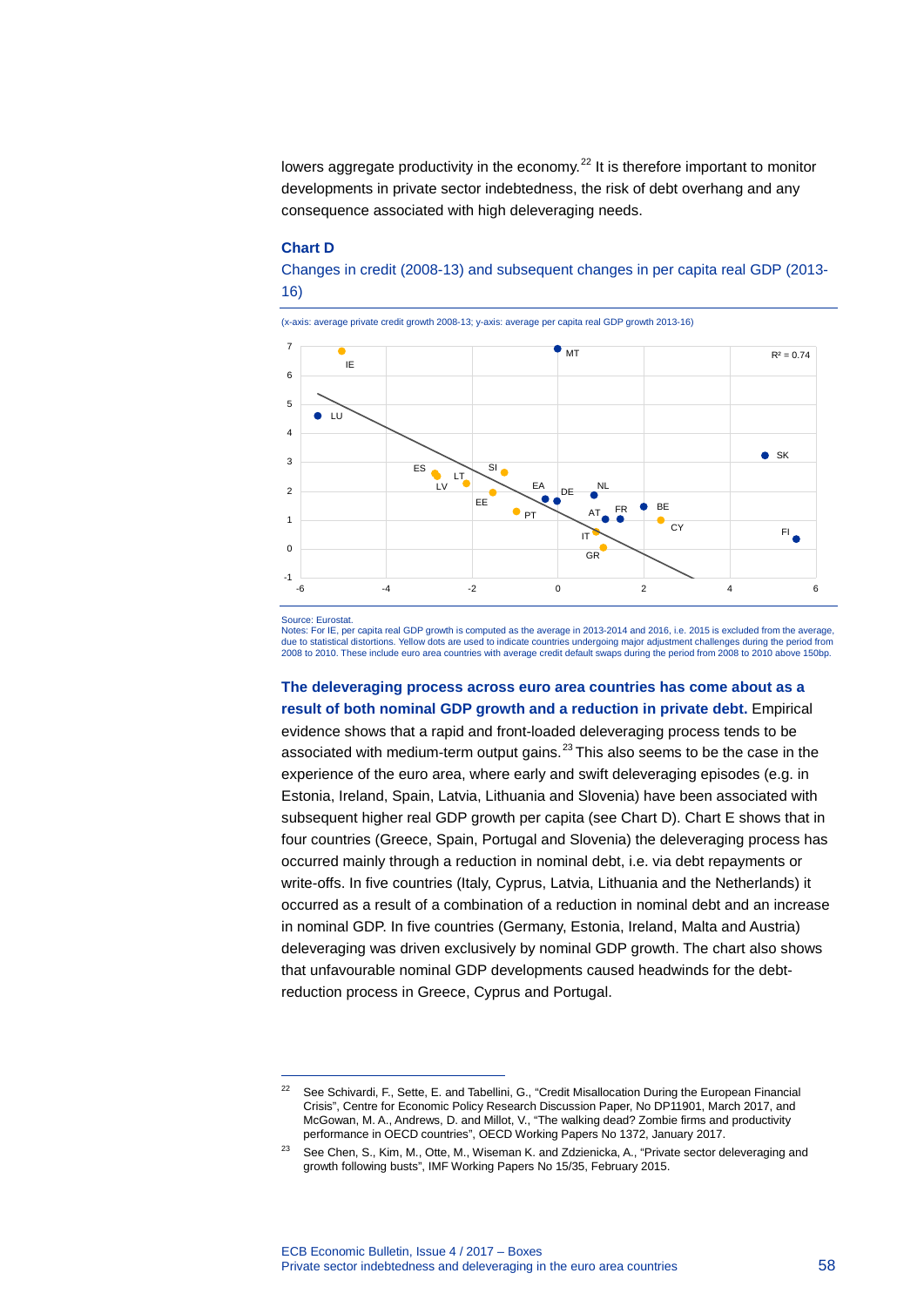## **Chart E**



## Decomposition of the changes in the private sector debt-to-GDP ratio from the peak until Q4 2016

Source: Eurosta

Notes: The peak in the euro area, EE, ES, LT, MT, NL, AT and PT was in 2009; in LV and SI it was in 2010; in IE, GR and IT it was in 2012; and in CY it was in 2014. The green bar is truncated for IE (-86.4 percentage points) and MT (-37.8 percentage points); the yellow bar is truncated for BE (+46.3 percentage points) and IE (+83.7 percentage points).

#### **The current deleveraging process has been supported by a significant**

**reduction in interest payments.** The maturity structure and the interest payments measure the short-term debt burden and thus can provide information about short term risks associated with the ability to meet debt repayment schedules. While aggregate data on the average maturity structure of loans and securities across households and firms are not widely available, a short-term indicator of borrower stress can be defined as the ratio of interest payments to income. This indicator is shown in Chart F, where the blue line represents the average interest payment-toincome ratio for the euro area, and the shaded areas represent the interquartile range across the euro area countries. Both HH and NFC interest payment-to-income ratios demonstrate a common downwards trend, in particular since 2009. For the euro area as a whole, the average of household interest payments has decreased from 4.1% (in 2008) to 0.9% (in 2016) of gross disposable income, while the average of NFC interest payments fell from 19.4% (in 2008) to 6.5% (in 2016) of gross operating surplus. However, heterogeneity across countries differs between the two sectors. While the cross-country variation of the household interest burden seems to have fallen since the crisis, heterogeneity in interest payment-to-income ratios for NFCs remains relatively significant. The higher heterogeneity found for NFCs indicates that across countries the risk premium associated with NFC debt is currently higher than that associated with HH debt.

## **Looking forward, and given the high debt levels in some countries,**

**deleveraging needs might continue to exist.** This box has shown that the recovery in GDP and the low interest rate environment have helped the deleveraging process. Further deleveraging could take place via the expansion of nominal GDP. From a policy perspective, better debt workout mechanisms would facilitate balance sheet adjustments. In particular, policies to further improve insolvency frameworks, including enhanced efficiency of judicial processes and out-of-court mechanisms,